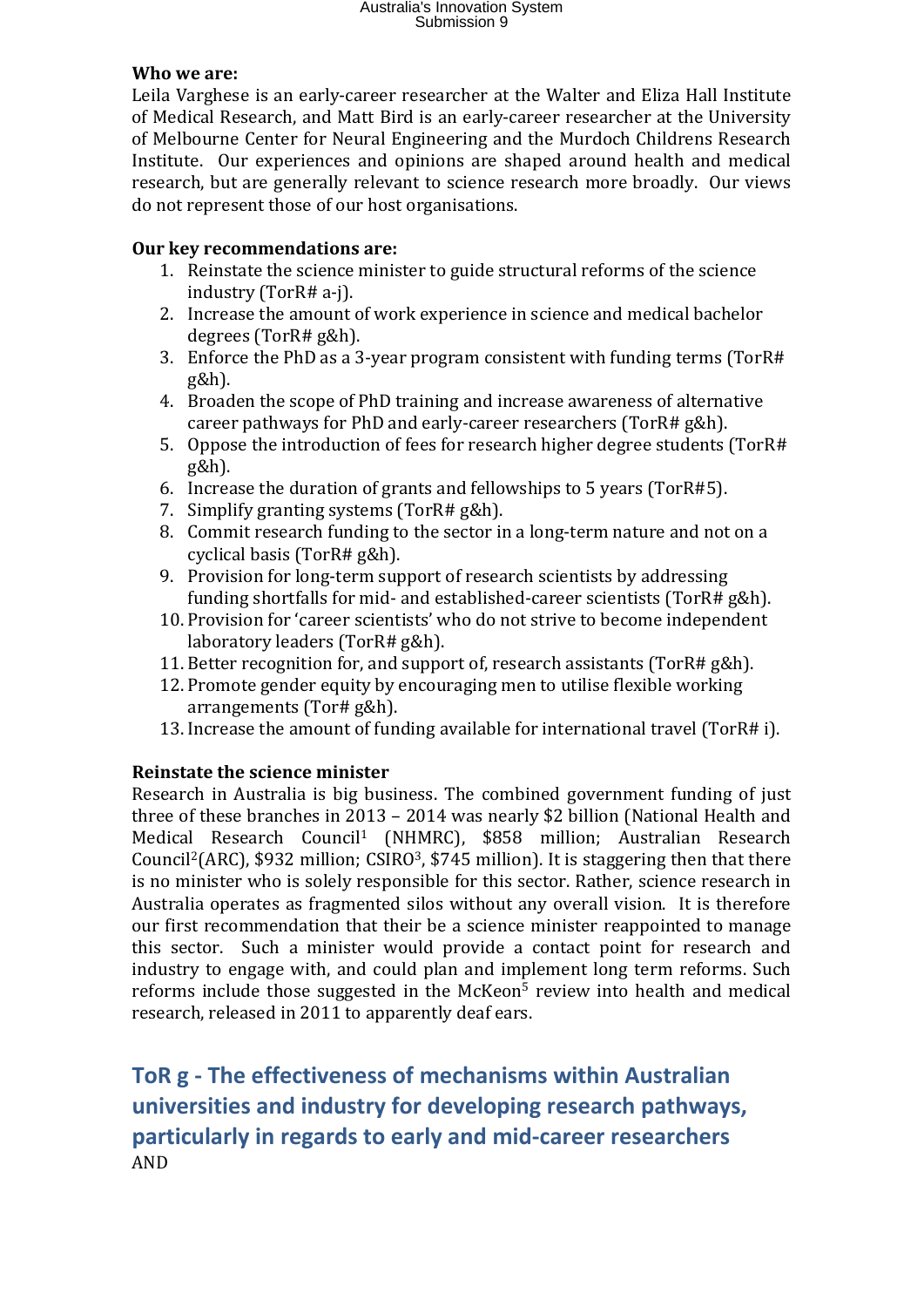# **ToR h - Policy actions to attract, train and retain a healthy research and innovation workforce**

### **Tertiary science education**

Training as a research scientist begins at the tertiary level. In a bachelor degree, the focus is overwhelmingly theoretical with limited practical experience. It is typical for biomedical science graduates to have never worked or volunteered in a medical research laboratory, for example. This presents an opportunity to increase the amount of research experience in science and medical bachelor degrees. This will benefit both students and research institutes. While students would gain practical skills and the chance to evaluate if they enjoy research, research institutes would benefit through by the chance to trial and retain talented students going on to further study.

#### **Research higher degrees**

Research higher degree programs (PhD and masters) are incredibly valuable training programs for students considering a career in research, and as a vehicle for entry to alternate career pathways such as teaching, industry, government, patent law, publishing, and science communication. These training programs though could be significantly improved to further benefit students.

Firstly, we suggest that a PhD be more rigorously enforced as a 3-year program, in keeping with the length of an Australian Postgraduate Award (APA). Currently, the average length of a PhD is in excess of 3.5 years, often at the behest of supervisors who request further work, or who do not provide feedback in a timely manner. Frequently students are left without any financial support past 3.5 years, and are further delayed from entering the workforce. This requires a cultural change within research institutes and universities that a PhD program is a 3-year program in the absence of extenuating circumstances.

While we laud the value of research higher degree training, we also recognise that there are in fact many more PhD students graduating each year than there are positions in research. It also needs to be acknowledged that many students will not want to stay in research, and appropriate support should be provided for them to pursue alternative careers. Accordingly, there needs to be more of an emphasis on providing a broader training to PhD students. The traditional PhD has been a research-only approach, or a cloning process whereby students follow the same well-trodden path of their supervisors. PhD training could be broader and include more experience in areas such as management, teaching, and communication. Such skills would benefit both those students pursuing a career in research as well as those seeking out alternative career pathways. The University of Melbourne is for example encouraging students to broaden the scope of their PhD with program like the Graduate Certificate in Advanced Learning and Leadership<sup>8</sup>, and a teaching module for students interested in careers in the tertiary sector<sup>9</sup>. We also support graduate student participating in community programs such as the 3-minute thesis  $competition<sup>10</sup>$ , in2science<sup>11</sup>, and CSIRO Scientists in Schools<sup>12</sup>. There are also a number of business development traineeships for interested students at some research institutes, however they are not widely advertised or accessible to all research higher degree students. We support the expansion of these programs, and the deployment of additional training programs including: science communication training and media internships as recommended in the 'inspiring Australia report', recommendations 6, 7, 9, & 10<sup>13</sup>; political exchanges, as trialed in 2011 with Dr Krystal Evans being placed with the deputy leader of the Federal Greens MP Adam Bandt<sup>14</sup>; as well as internships with industry and government. We also recognise that such training programs are a significant time commitment for students with an already heavy load. Accordingly, such programs should be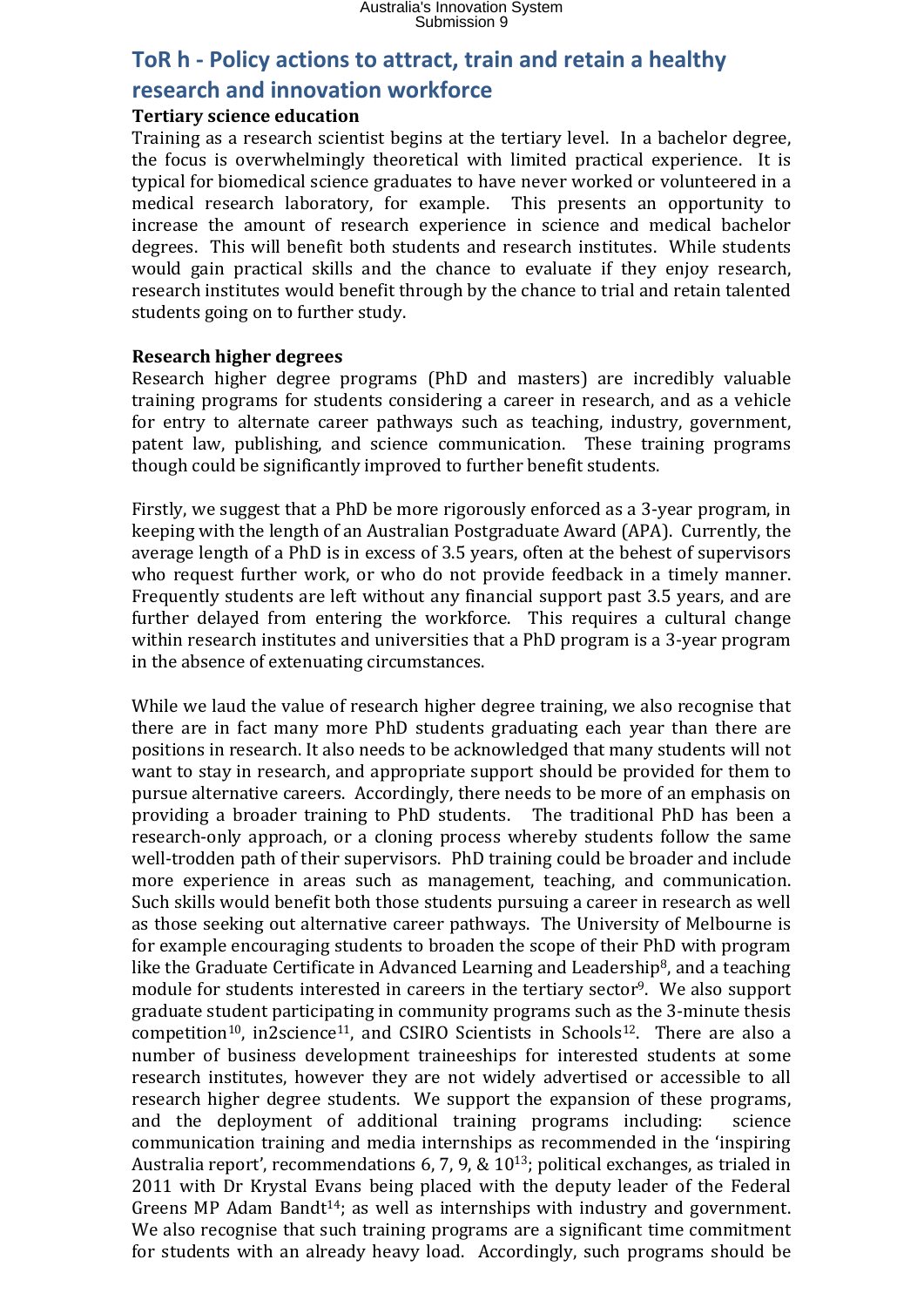optional. Also, the training programs should also be accessible to early- and midcareer research scientists who may also seek to develop skills to benefit their research, or equip themselves for a career change.

Critically, we consider announcements contained within the 2014 Federal Budget a threat to the quality and accessibility of research higher degree training. Specifically, the 2014 Federal budget introduced student fees for research higher degree students<sup>1</sup>. They forecast the measure will raise 173.7 million over 3 years, where the 'savings from this measure will be redirected by the Government to repair the Budget and fund policy priorities'. vis a vis, graduate research training is not a priority, and the program does not need to be assessable to all socioeconomic demographics.

This budget measure is in direct opposition to the advice from the Australian Government Department of health and aging that in 2013 released a landmark report in the medical health research arena, the 'Strategic review of health and medical Research'<sup>5</sup> . The report recognises the valuable nature of PhD training to the medical research community, and made the recommendation to increase the value of the APA, report section 8b), currently set at well below the minimum wage (minimum wage<sup>6</sup> 2013 -2014, pre-tax of \$32 371 and post-tax of \$29 368; APA<sup>7</sup> 2014, \$25 392).

### **Early- to mid-career researches**

Challenges presented to early- and mid-career scientists include the short-term nature of research funding, and the extreme pressure to publish prolifically. Compounding these challenges is that the granting system through the NHMRC is an expensive and time-consuming lottery process, as detailed by the Queensland health economist Nicholas Graves<sup>15</sup>. On this, the McKeon review<sup>5</sup> (section 9c) suggests increasing the duration of grants and fellowships, allowing applicants to apply for up to 5 years of funding. Our own recent introductions to this granting system could be described as tedious being time consuming, difficult to navigate, and contradictory after reading through the raft of applicant guidelines. We suggest then that the NHMRC Research Grants Management System be replaced with a user-friendlier interface, and the application process be streamlined and simplified.

We also advocate that governments commit to long term funding of the research sector, a pertinent topic given the continuing federal budget cuts to the sector. As Robyn Williams from the ABC declared at the 2014 Australian Academy of Science annual dinner that "science research can't jut be turned off and on".

There is also a disproportionate focus on encouraging students to pursue a career in medical research while failing to budget for long-term career support. Currently, the level of funding falls away steeply at more senior levels. For example, in 2013 NHMRC people support<sup>1</sup> funding was distributed to: early career-postdoctoral fellowships, \$38.1 million or 124 awardees; mid-career fellowships, \$24.4 million for 63 awardees; and established-career awards, \$68.4 million or 125 awardees. Structured so, there is insufficient provision to support the vast majority of early career researchers through to the mid- and established career phases. Furthermore, the funding structure assumes a natural progression of early-career researches to established scientists, also known as laboratory leaders. This is not the aim for many researchers though, and yet no clear alternative career pathway exists. We suggest that funding be made available for these 'career scientists', allowing them to continue doing research without the expectation that they eventually must lead a research group of their own. In a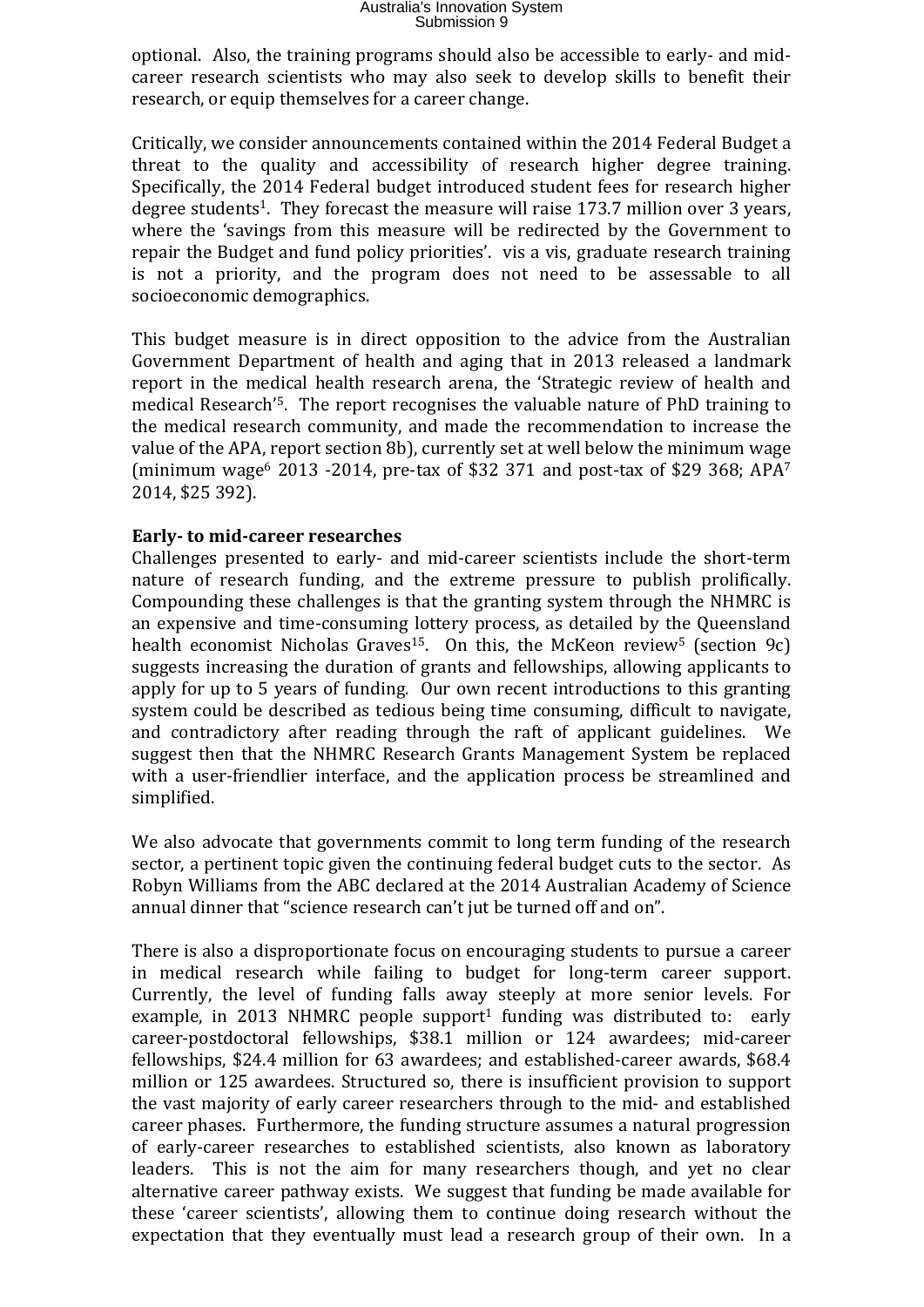similar vein, research assistants are accepted as an integral part of the research world, and we would like to see a greater recognition of their contribution to research.

### **Gender equity**

Research institutes have been quite progressive in promoting women in science and encouraging them to pursue careers in medical research. Unfortunately though, while it is now accepted that women can work flexible hours and take extended leave, there are cultural impediments for men to do the same. Although official policies may offer the same flexibility to men and women, realistically men are not utilizing this flexibility the same way as women as it will 'hurt' their careers. Ultimately women are disadvantaged because they are perceived as less competitive than men who are still working full time, and men are disadvantaged because they aren't taking the flexible working arrangements to spend time with family or pursue other interests.

## **ToR # i - Policy actions to ensure strategic international engagement in science, research and innovation**

Both authors have international collaborations. These collaborations were made possible following our attendance at international conferences. Necessary funds were made from numerous sources including by universities, institutes and philanthropic organisations. At no point have we received any government funding for travel. Where university and institute funding continues to dry up, it will become increasingly difficult to make international trips. Government funding in this regard would be very valuable, and indeed the recent budget acknowledged this with 1.4 million over 4 years for this purpose to strengthen linkages with China<sup>16</sup>. Ultimately though this is far too limited in terms of funds and linkages sought. As such, travel funding programs need to be extended.

### **References**

- 1. [https://www.nhmrc.gov.au/grants/research-funding-statistics-and](https://www.nhmrc.gov.au/grants/research-funding-statistics-and-data/summary-annual-funding-commitments-2009-2013)[data/summary-annual-funding-commitments-2009-2013](https://www.nhmrc.gov.au/grants/research-funding-statistics-and-data/summary-annual-funding-commitments-2009-2013)
- 2. [http://www.arc.gov.au/about\\_arc/arc\\_budget.htm](http://www.arc.gov.au/about_arc/arc_budget.htm)
- 3. <http://www.industry.gov.au/AboutUs/Budget/Pages/PBS-2014-15.aspx>
- 4. [http://www.budget.gov.au/2014-15/content/bp2/html/bp2\\_expense-](http://www.budget.gov.au/2014-15/content/bp2/html/bp2_expense-09.htm)[09.htm](http://www.budget.gov.au/2014-15/content/bp2/html/bp2_expense-09.htm)
- 5. <http://www.mckeonreview.org.au/>
- 6. [http://www.fairwork.gov.au/pay/national-minimum](http://www.fairwork.gov.au/pay/national-minimum-wage/pages/default.aspx)[wage/pages/default.aspx](http://www.fairwork.gov.au/pay/national-minimum-wage/pages/default.aspx)
- 7. <http://services.unimelb.edu.au/scholarships/research/local/available/apa>
- 8. <http://gradresearch.unimelb.edu.au/gcall/>
- 9. <http://gradresearch.unimelb.edu.au/SCTGR.html>
- 10. <http://threeminutethesis.org/>
- 11. <http://www.latrobe.edu.au/in2science/>
- 12. [www.scientistsinschools.edu.au/](http://www.scientistsinschools.edu.au/)
- 13. [http://www.innovation.gov.au/science/InspiringAustralia/ExpertWorking](http://www.innovation.gov.au/science/InspiringAustralia/ExpertWorkingGroup/Pages/Library%20Card/ScienceandtheMedia-FromIdeastoAction.aspx) [Group/Pages/Library%20Card/ScienceandtheMedia-](http://www.innovation.gov.au/science/InspiringAustralia/ExpertWorkingGroup/Pages/Library%20Card/ScienceandtheMedia-FromIdeastoAction.aspx)[FromIdeastoAction.aspx](http://www.innovation.gov.au/science/InspiringAustralia/ExpertWorkingGroup/Pages/Library%20Card/ScienceandtheMedia-FromIdeastoAction.aspx)
- 14. [http://bio21cluster.org.au/wp-content/.../Bio21-Cluster-News-Issue-2-](http://bio21cluster.org.au/wp-content/Bio21-Cluster-News-Issue-2-2012.pdf) [2012.pdf](http://bio21cluster.org.au/wp-content/Bio21-Cluster-News-Issue-2-2012.pdf)
- 15. Graves, N., Barnett, A. G., & Clarke, P. (2011). Funding grant proposals for scientific research: retrospective analysis of scores by members of grant review panel. British Medical Journal, 343